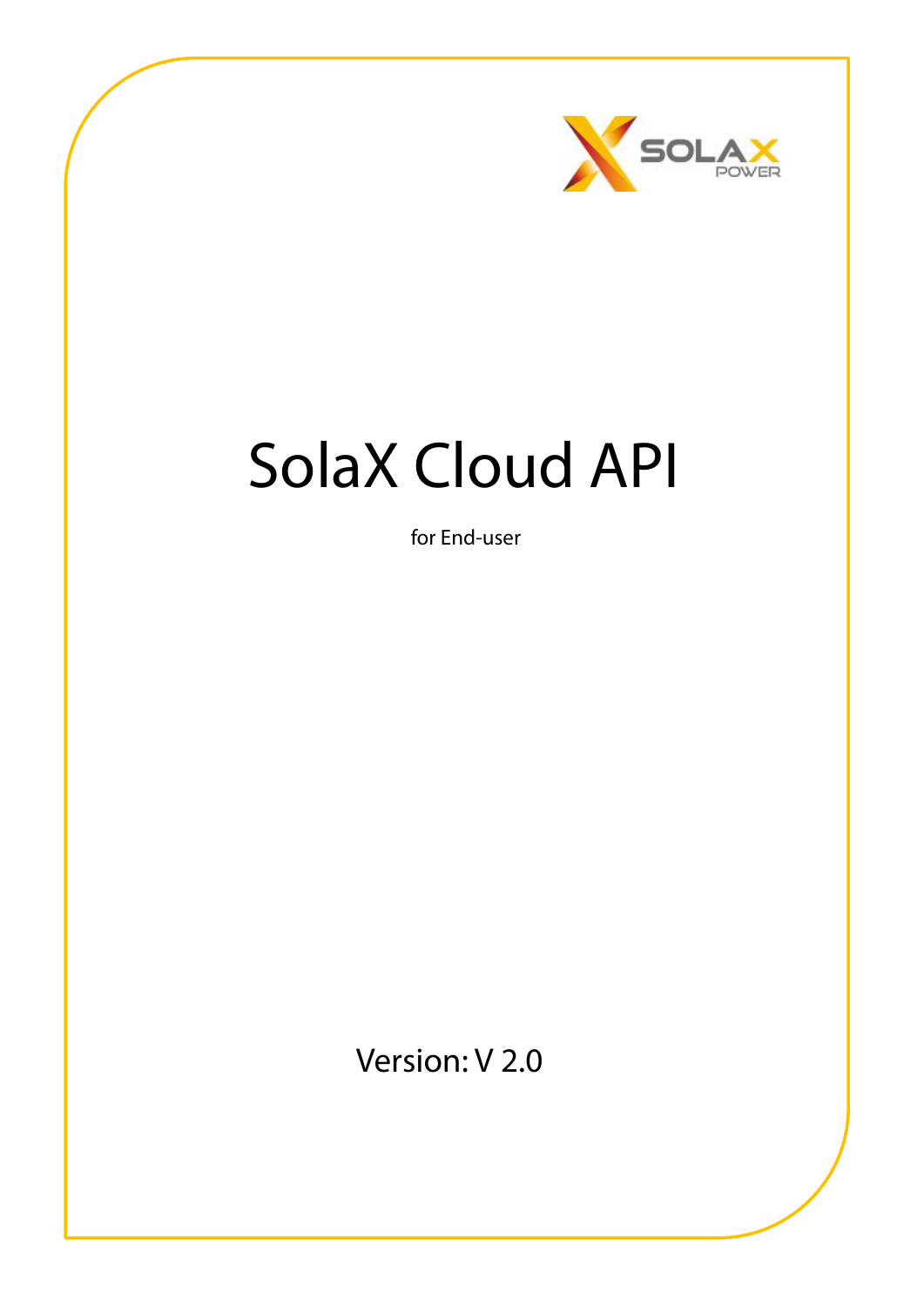#### **Version Information**

| Version          | <b>Fditor</b> | <b>Time</b>       | <b>Remark</b>                                            |
|------------------|---------------|-------------------|----------------------------------------------------------|
| V1.0             | Jingke Li     | $\mid$ 2020-06-30 | Creating                                                 |
| V <sub>2.0</sub> | Jingke Li     | 2020-07-30        | Interface address correction, add frequency description. |
|                  |               |                   |                                                          |

### **Content**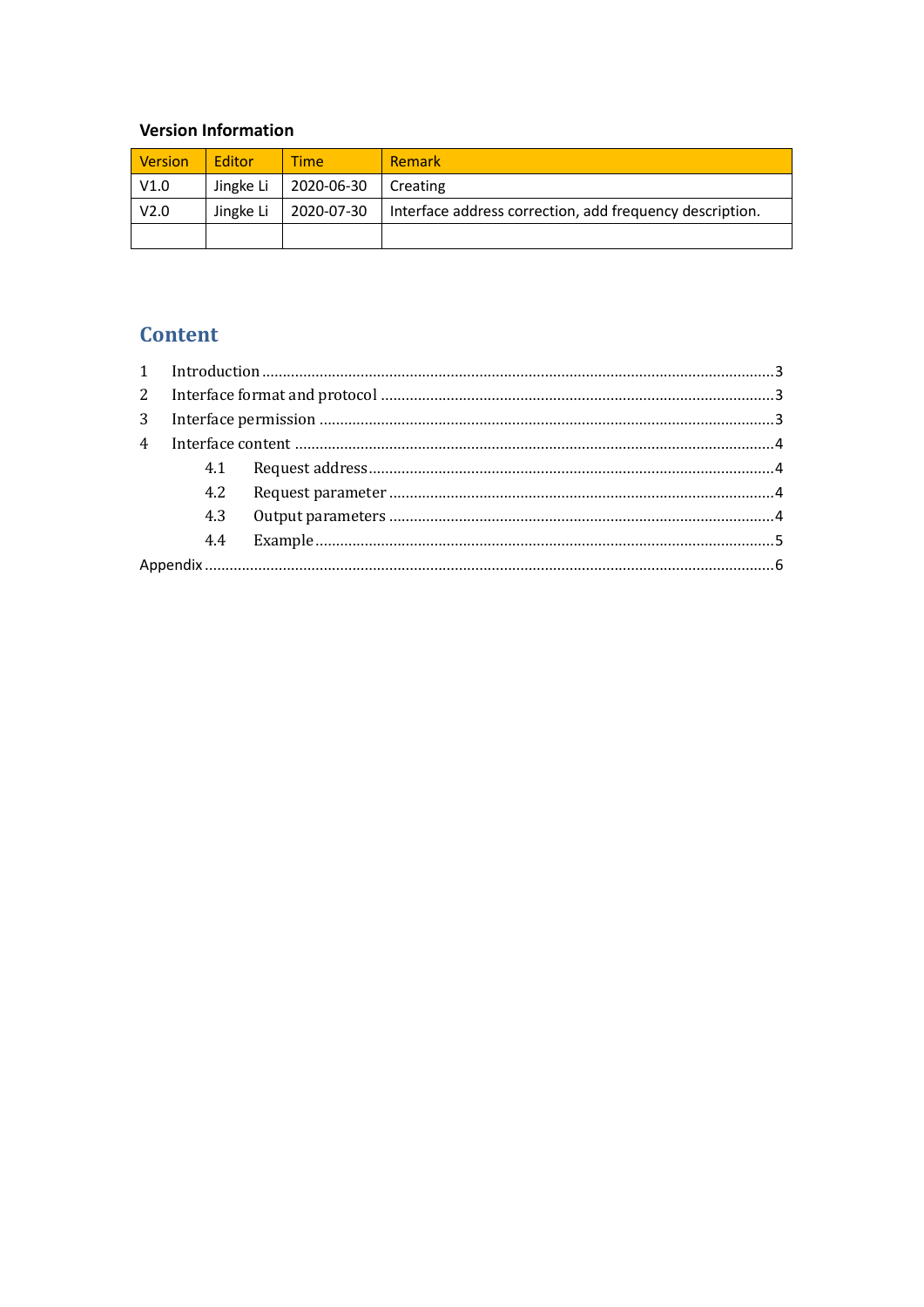## <span id="page-2-0"></span>**1 Introduction**

Solax API interface document is a guide for clients to obtaining data from Solax cloud through Http protocol. Clients can use the Solax API service to obtain real-time info of your inverters.

## <span id="page-2-1"></span>**2 Interface format and protocol**

Solax API interface accesses Solax cloud platform data through the Http protocol, and the data is returned in JSON format.

Interface address: https://www.solaxcloud.com:9443/proxy/api/

| <b>Parameter name</b> | <b>Type</b>   | <b>Description</b>                     |  |  |
|-----------------------|---------------|----------------------------------------|--|--|
| exception             | <b>String</b> | Response from server                   |  |  |
| result                | Object        | Data return                            |  |  |
| success               | Boolean       | Whether the data request is successful |  |  |
|                       |               |                                        |  |  |

Return object:

Table 1

# <span id="page-2-2"></span>**3 Interface permission**

User can get a specific range of information through the granted tokenID. Please obtain your tokenID on the API page of Solaxcloud for free.

The tokenID can be used to obtain real-time data of your inverter system. The obtain frequency need to be lower than 10 times/min and 10,000 times/day.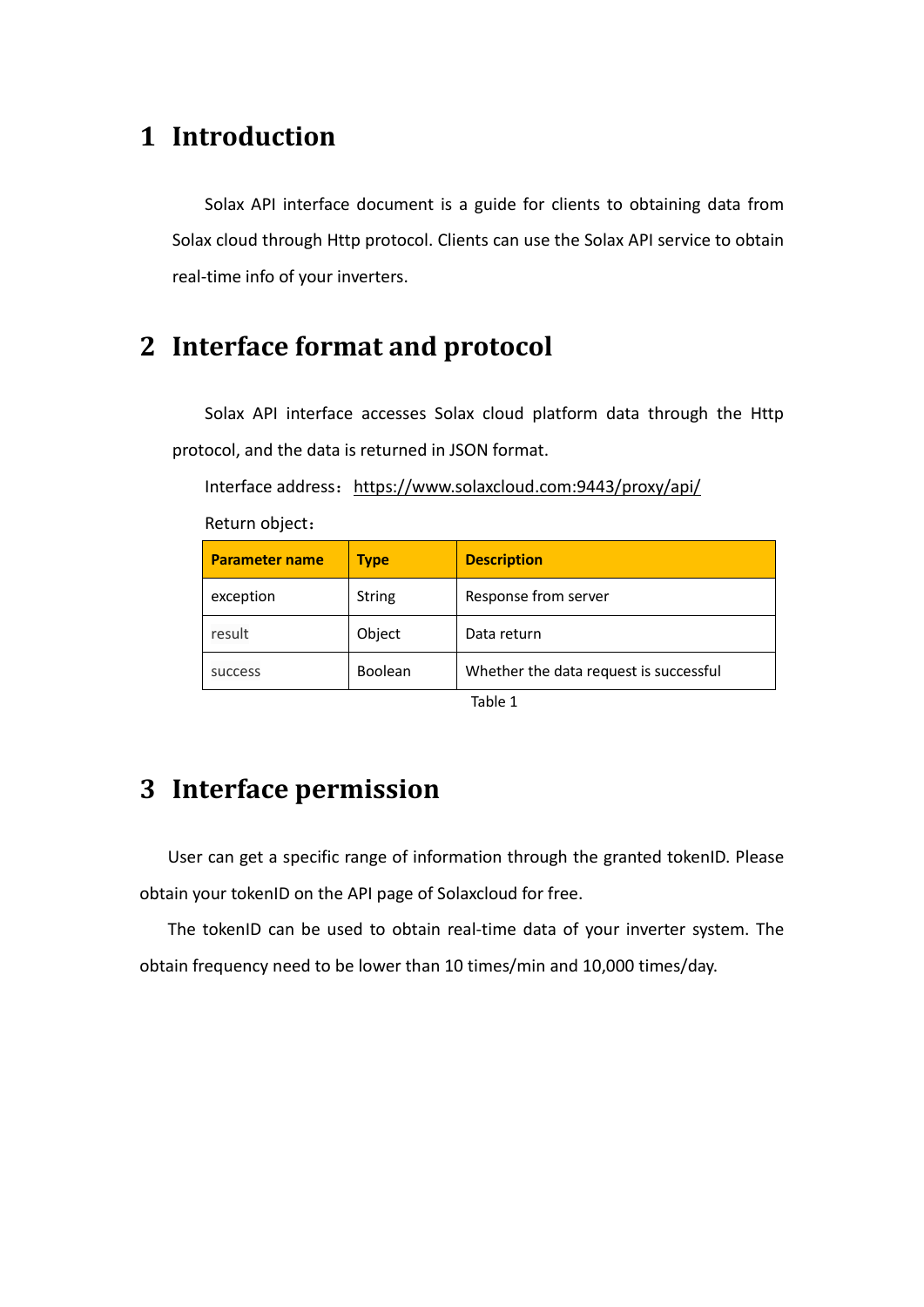# <span id="page-3-0"></span>**4 Interface content**

## <span id="page-3-1"></span>**4.1 Request address**

https://www.solaxcloud.com:9443/proxy/api/getRealtimeInfo.do?tokenId={toke nId}&sn={sn}

# <span id="page-3-2"></span>**4.2 Request parameter**

| <b>Parameter name</b> | <b>Importance</b> | <b>Type</b>   | Length | <b>Description</b> | <b>Remark</b> |
|-----------------------|-------------------|---------------|--------|--------------------|---------------|
|                       |                   |               |        | Registration No.   |               |
| sn                    | Reguired          | <b>STRING</b> | 10     | (module SN)        |               |
| tokenID               | Reguired          | <b>STRING</b> | 23     | tokenID from       |               |
|                       |                   |               |        | Solax              |               |

Table 2

## <span id="page-3-3"></span>**4.3 Output parameters**

The Result section of the output parameters is described below.

| <b>API items</b> | <b>Description</b>                                           | <b>Accuracy</b> | <b>Unit</b> |
|------------------|--------------------------------------------------------------|-----------------|-------------|
| inverterSN       | Unique identifier of inverter (Serial No.)                   |                 |             |
| sn               | Unique identifier of communication module (Registration No.) |                 |             |
| acpower          | i[:].inverter.AC.power.total                                 | 1               | W           |
| yieldtoday       | i[:].inverter.AC.energy.out.daily                            | 0.1             | <b>KWh</b>  |
| yieldtotal       | i[:].inverter.AC.energy.out.total                            | 0.1             | <b>KWh</b>  |
| feedinpower      | GCP.power.total                                              | 1               | W           |
| feedinenergy     | GCP.energy.toGrid.total                                      | 0.01            | <b>KWh</b>  |
| consumeenergy    | GCP.energy.fromGrid.total                                    | 0.01            | <b>KWh</b>  |
| feedinpowerM2    | i[:].address2meter.AC.power.total                            | $\mathbf{1}$    | W           |
| <b>SOC</b>       | i[:].inverter.DC.battery.energy.SOC                          | 1               | %           |
| peps1            | i[:].inverter.AC.EPS.power.R                                 | 1               | W           |
| peps2            | i[:].inverter.AC.EPS.power.S                                 | $\mathbf{1}$    | W           |
| peps3            | i[:].inverter.AC.EPS.power.T                                 | $\mathbf{1}$    | W           |
| inverterType     | Inverter type, details refer to Table 4 in appendix          |                 |             |
| inverterStatus   | Inverter status, details refer to Table 5 in appendix        |                 |             |
|                  |                                                              | (format         |             |
| uploadTime       | Update time                                                  | 2016-10-26      |             |
|                  |                                                              | 17:33:01)       |             |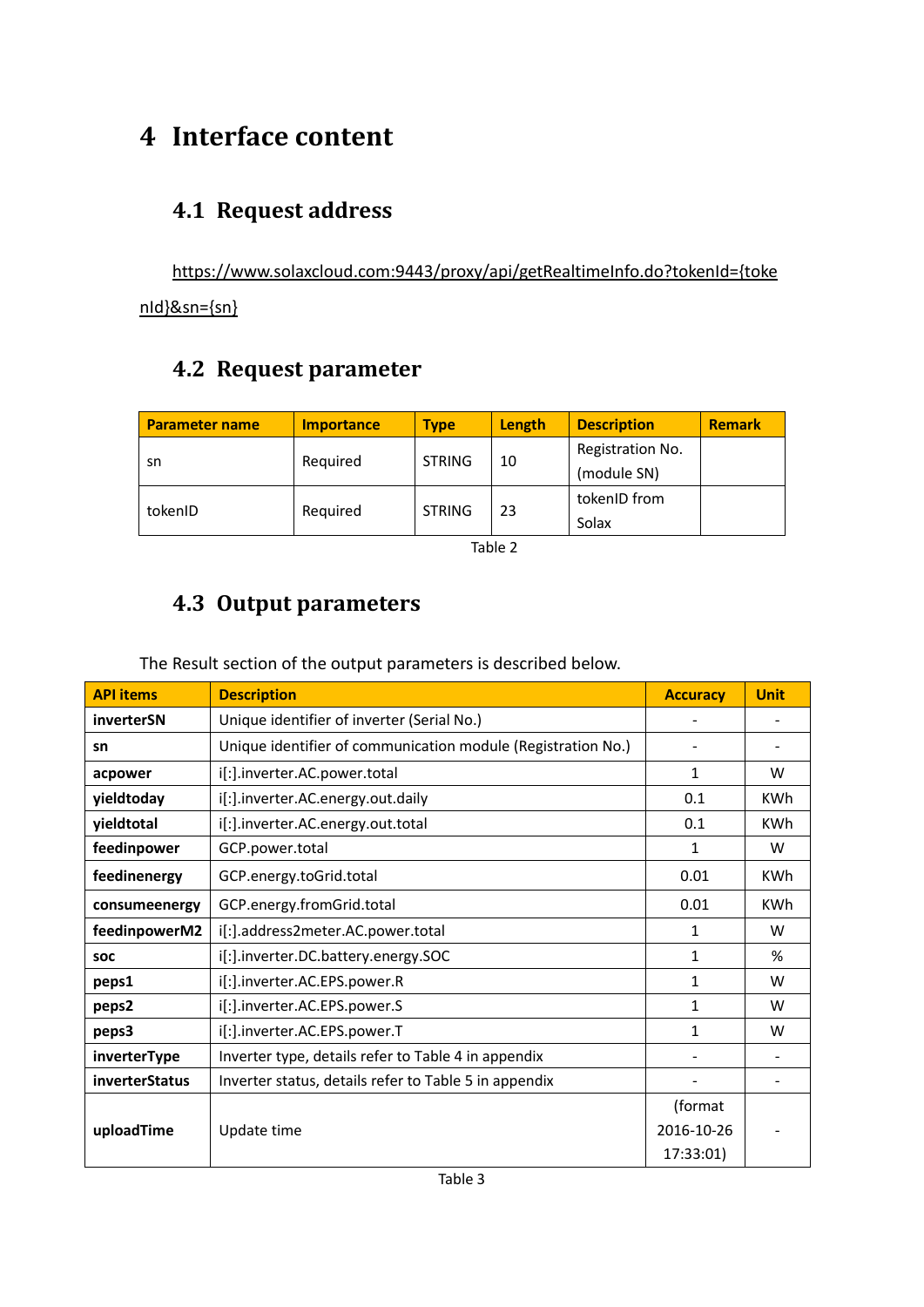## <span id="page-4-0"></span>**4.4 Example**

#### https://www.solaxcloud.com:9443/proxy/api/getRealtimeInfo.do?tokenId=*2020*

#### *0722185111234567890*&sn=*ABCDEFGHIJ*

#### **Output:**

| $\leftarrow$ $\rightarrow$ C | ■ solaxcloud.com:9443/proxy/api/getRealtimeInfo.do?tokenId= |  |  |  |
|------------------------------|-------------------------------------------------------------|--|--|--|
|------------------------------|-------------------------------------------------------------|--|--|--|

otal":11453.9, "feedinpower":0.0, "feedinenergy":0.0, "consumeenergy":0.0, "feedinpowerM2":<br>0.0, "soc":0.0, "peps1":0.0, "peps2":0.0, "peps3":0.0, "inverterType": "4", "inverterStatus": "<br>102", "uploadTime": "2020-07-30 17